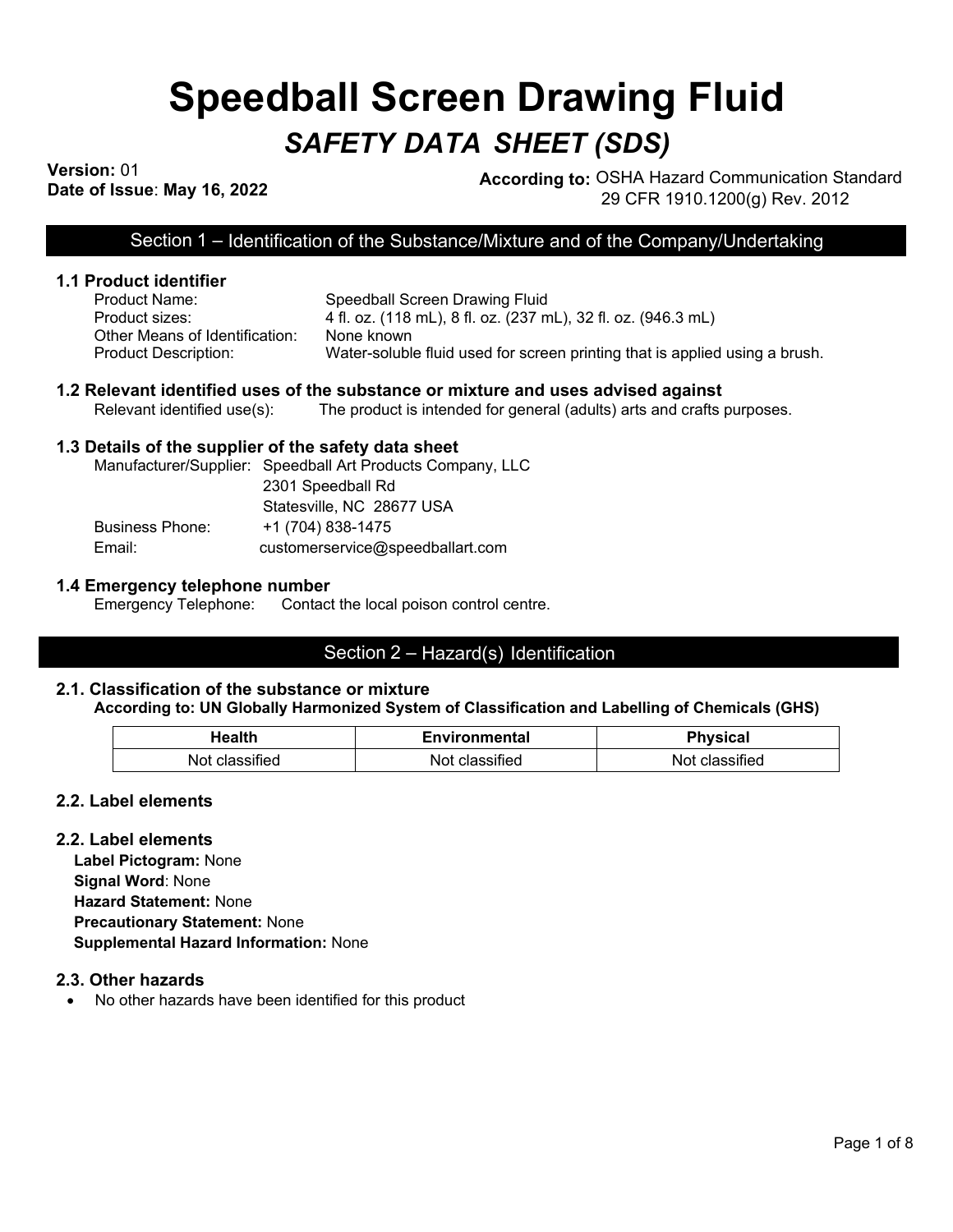# Section 3 – Composition / Information on Ingredients

#### **Mixture**

The ingredients in the product are either considered non-hazardous or are below their respective GHS cut-off values/concentration limits in the final product and were therefore not disclosed in the SDS.

# Section 4 – First Aid Measures

#### **4.1 Description of first aid measures**

**Eye contact:** No specific first aid measures are required. As a precaution, remove contact lenses, if worn, and immediately flush eyes with water. Seek medical attention if in doubt.

**Skin contact:** No specific first aid measures are required. If irritation occurs, wash with plenty of water and soap. Take off contaminated clothing. If skin irritation persists: Get medical advice/attention.

**Inhalation:** No specific first aid measures are required. Inhalation route of exposure is not anticipated with intended use. If exposed to excessive levels of material in the air, move the exposed person to fresh air. Seek medical attention if in doubt.

**Ingestion:** No specific first aid measures are required. Rinse mouth with water. Do not induce vomiting. Never give anything by mouth to an unconscious person. Seek medical attention if in doubt.

# **4.2 Most important symptoms and effects, both acute and delayed**

• Refer to **Section 11** - Toxicological Information.

## **4.3 Indication of any immediate medical attention and special treatment needed**

• Not required.

# Section 5 – Fire Fighting Measures

# **5.1 Extinguishing media**

**Suitable Extinguishing Media:** Use extinguishing media suitable for surrounding area if material is involved in a fire (e.g., water fog, foam, dry chemical or carbon dioxide).

**Unsuitable Extinguishing Media:** None known.

# **5.2 Special hazards arising from the substance or mixture**

## **Hazardous combustion products:**

- Irritating vapours or fumes may form if product is involved in fire:
- Also see **Section 10** Stability and Reactivity.

#### **5.3 Advice for firefighters**

• Wear a self-contained breathing apparatus to protect against potentially irritating vapours or fumes.

# Section 6 – Accidental Release Measures

#### **6.1 Personal precautions, protective equipment (PPE) and emergency procedures**

**Personal Precautions:** Ventilate area if spilled in confined space or other poorly ventilated areas. Observe PPE advice in **Section 8** – Exposure Controls/Personal Protection.

**Emergency Procedures:** Not available.

#### **6.2 Environmental precautions:**

• Prevent entry and contact with soil, drains, sewers, and waterways. Inform relevant local/regional/national/international authorities. Prevent further leakage or spillage if it is safe to do so.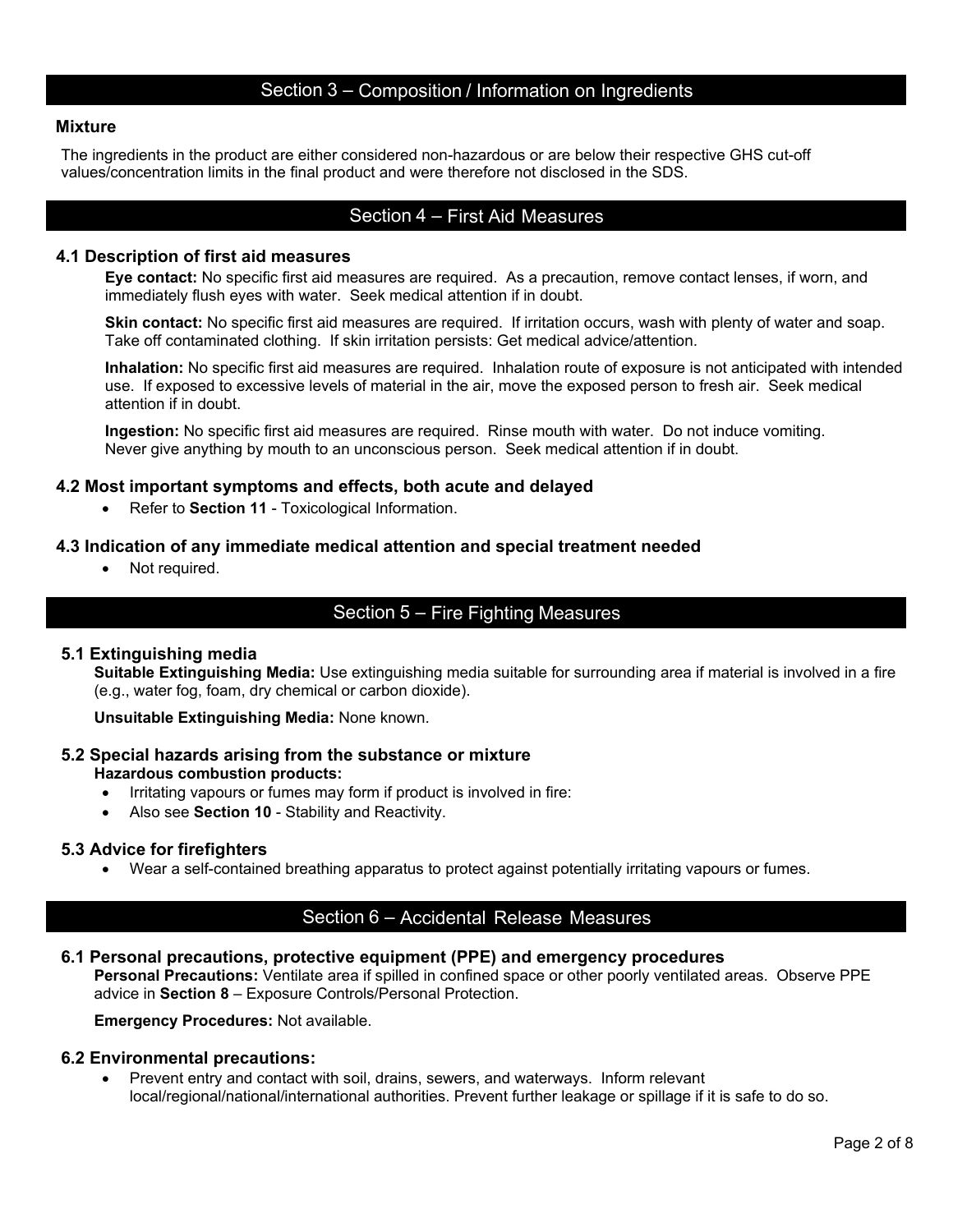# **6.3 Methods and material for containment and cleaning up**

**Containment/Clean-up Measures:** Contain spill if safe to do so. Collect recoverable product and place in a designated container for recycle and/or disposal. Ventilate contaminated area thoroughly. Dispose of contents/container in accordance with local/regional/national/international regulations.

## **6.4 Reference to other sections**

• Refer to **Section 8** - Exposure Controls/Personal Protection and **Section 13** – Disposal Considerations.

# Section 7– Handling and Storage

# **7.1 Precautions for safe handling**

- Wash hands thoroughly after handling.
- Wash contaminated clothing before reuse.
- Employees should be trained in the safe use and handling of chemical materials.
- Refer to **Section 8** Exposure Controls/Personal Protection.

# **7.2 Conditions for safe storage, including any incompatibilities**

- Keep container tightly closed to avoid spills.
- Keep in a cool dry place.

# **7.3 Specific end use(s)**

• Refer to **Section 1.2** - Relevant identified uses.

# Section 8– Exposure Controls / Personal Protection

## **8.1 Control Parameters:**

**Occupational exposure limits:** Only vapours were considered to be foreseeable under conditions of normal use. Airborne particles, such as dust, are not foreseeable under conditions of normal use. See **Section 1 - Identification of the Substance/Mixture and of the Company/Undertaking** for additional information.

# **8.2 Exposure Controls:**

#### **Appropriate engineering controls**

• No special requirements under ordinary conditions of use and with adequate ventilation. Mechanical ventilation or local exhaust ventilation may be required.

#### **8.3 Personal Protective Equipment**

Note: Consider the concentration and amount of product at the workplace when selecting PPE. Use protective equipment as required.

| <b>Respiratory:</b>     | Under normal conditions of use, respirator is not usually required. Use appropriate respiratory<br>protection if exposure to dust particles, mist or vapors is likely. Consult with an industrial<br>hygienist to determine the appropriate respiratory protection for your specific use of this material.<br>A respiratory protection program compliant with all applicable regulations must be followed<br>whenever workplace conditions require the use of a respirator. |
|-------------------------|-----------------------------------------------------------------------------------------------------------------------------------------------------------------------------------------------------------------------------------------------------------------------------------------------------------------------------------------------------------------------------------------------------------------------------------------------------------------------------|
| Eyes/Face:              | If contact is likely, safety glasses with side shields are recommended.                                                                                                                                                                                                                                                                                                                                                                                                     |
| Hands:                  | Use good industrial hygiene practices to avoid skin contact. If contact with the material may<br>occur, wear chemically protective gloves.                                                                                                                                                                                                                                                                                                                                  |
| Body/Skin:              | Gloves, coveralls, apron, boots as necessary to minimize contact. Do not wear rings, watches or<br>similar apparel that could entrap the material.                                                                                                                                                                                                                                                                                                                          |
| <b>Thermal Hazards:</b> | None known.                                                                                                                                                                                                                                                                                                                                                                                                                                                                 |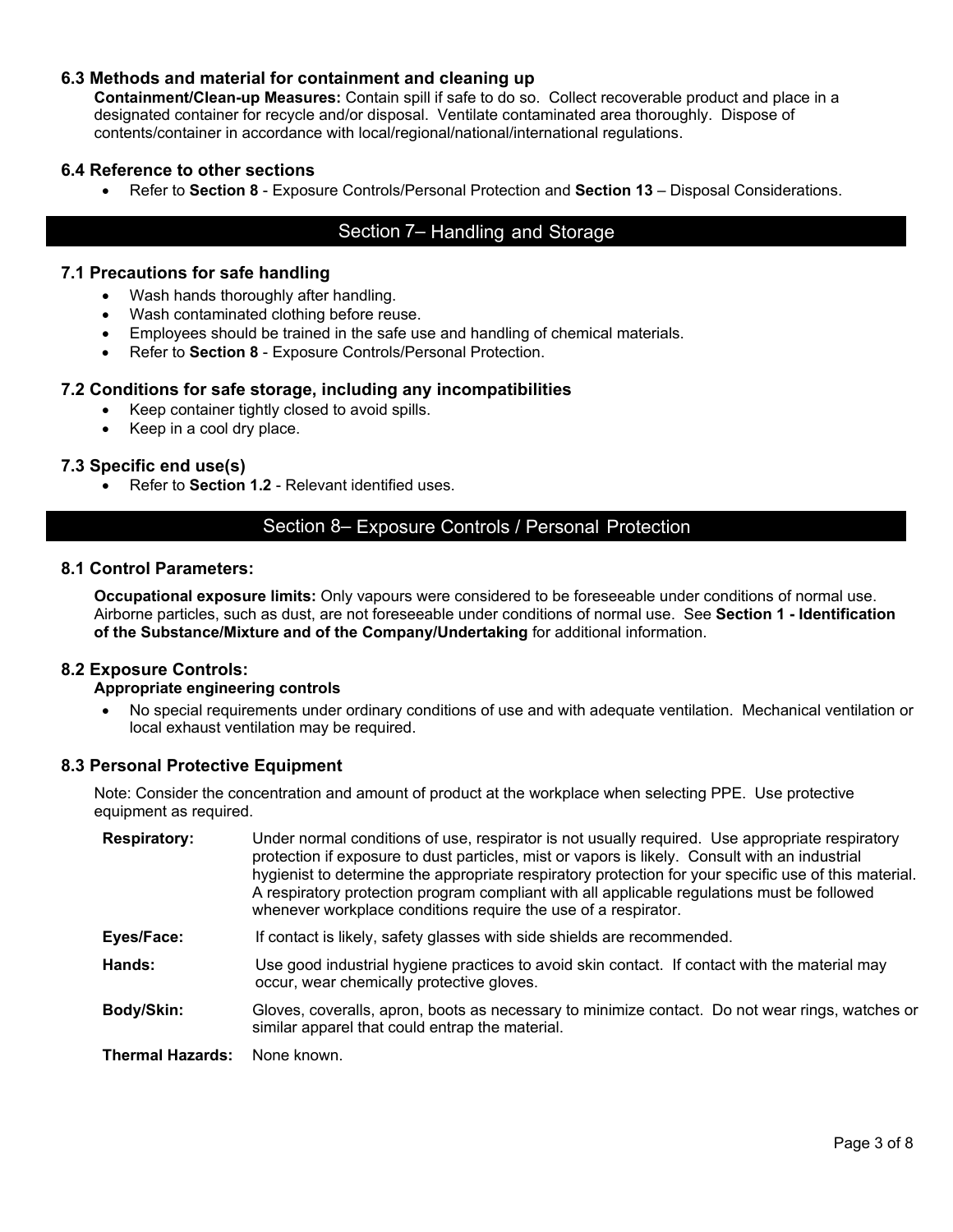Not available.

**Hygiene measures**: Observe good industrial hygiene practices. Avoid contact with skin. Contaminated work clothing should not be allowed out of the workplace and should be washed before reuse. When using the product do not eat, drink or smoke.

# Section 9 – Physical and Chemical Properties

# **9.1 Information on basic physical and chemical properties**

Note: The data below are typical values and do not constitute a specification.

| Appearance:                          |                         |                                   |               |
|--------------------------------------|-------------------------|-----------------------------------|---------------|
| <b>Physical state:</b>               | Liquid                  | <b>Partition Coefficient</b>      |               |
| Colour:                              | <b>Blue Translucent</b> | n-octanol/water:                  | Not available |
| <b>Odour/Odour threshold:</b>        | Not available           | Auto-ignition temperature:        | Not available |
| pH (as supplied):                    | Not available           | <b>Decomposition temperature:</b> | Not available |
| <b>Melting/freezing point:</b>       | Not available           | <b>Dynamic viscosity:</b>         | Not available |
| <b>Boiling point/range:</b>          | Not available           | <b>Molecular weight:</b>          | Not available |
| Flash point:                         | Not available           | Taste:                            | Not available |
| <b>Evaporation rate:</b>             | Not available           | <b>Explosive properties:</b>      | Not available |
| <b>Flammability:</b>                 | Not available           | <b>Oxidizing properties:</b>      | Not available |
| <b>Upper/lower explosive limits:</b> | Not available           | <b>Surface tension:</b>           | Not available |
| Vapor pressure:                      | Not available           | <b>Volatile component:</b>        | Not available |
| <b>Water solubility:</b>             | Not available           | Gas group:                        | Not available |
| Vapor density $(Air = 1)$ :          | Not available           | pH (as solution):                 | Not available |
| Specific gravity (Water = 1):        | Not available           | VOC:                              | Not available |
| <b>Relative density:</b>             | Not available           | Particle size range:              | Not available |

# **9.2 Other information**

• No further data available.

# Section 10 – Stability and Reactivity

# **10.1 Reactivity**

• This material is not considered to be reactive under normal handling and storage conditions.

# **10.2 Chemical stability**

• This material is considered stable under normal handling and storage conditions.

# **10.3 Possibility of hazardous reactions**

• Not expected to occur under normal handling and storage conditions.

# **10.4 Conditions to avoid**

- Exposure to high temperatures
- Strong acids
- Strong bases
- Strong oxidisers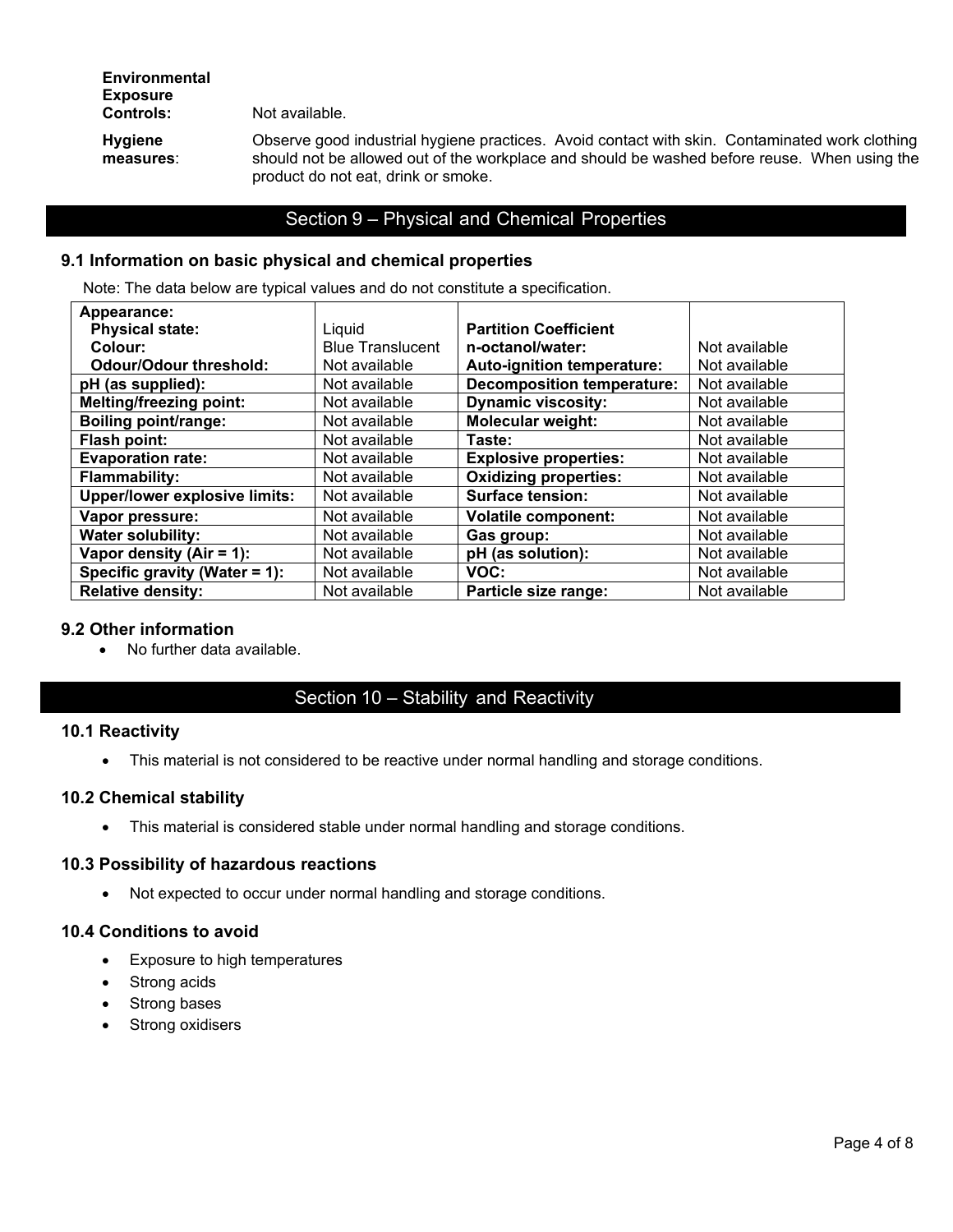# **10.5 Incompatible materials**

- Strong acids
- Strong bases
- Strong oxidisers
- Strong reducing agents.

# **10.6 Hazardous decomposition products**

• Thermal decomposition or combustion may generate smoke, carbon monoxide, carbon dioxide, and other products of incomplete combustion. Irritating and toxic substances may be emitted upon combustion, burning, or decomposition of dry solids.

# Section 11 – Toxicological Information

# **Likely routes of exposure:** Skin contact.

**Potential signs and symptoms:** None expected under conditions of normal use.

| <b>Acute oral toxicity:</b>                            | The product is practically non-toxic based on available animal and human use<br>data. ATE >2000 mg/kg                                                                                           |
|--------------------------------------------------------|-------------------------------------------------------------------------------------------------------------------------------------------------------------------------------------------------|
| <b>Acute dermal toxicity:</b>                          | The product is practically non-toxic based on available animal and human use<br>data. ATE >2000 mg/kg                                                                                           |
| <b>Acute inhalation toxicity:</b>                      | The product is practically nontoxic based on available animal and human use<br>data.                                                                                                            |
| <b>Skin corrosion/irritation:</b>                      | The components >1% of this product are not skin irritants based on human<br>and/or animal studies.                                                                                              |
| Serious eye damage/irritation:                         | The components of this product >1% are not eye irritants based on human<br>and/or animal studies.                                                                                               |
| <b>Respiratory or skin sensitization:</b>              | The components in this product >0.1% are not sensitizing to the skin based on<br>human and/or animal studies.                                                                                   |
| <b>Mutagenicity:</b>                                   | The components in the product >0.1% are not classified with respect to<br>mutagenicity by the IARC, NTP, and ACGIH.                                                                             |
| Carcinogenicity:                                       | The components in the product >0.1% are not classified with respect to<br>carcinogenicity by the IARC, NTP, and ACGIH.                                                                          |
| <b>Reproductive Toxicity:</b>                          | The components in the product >0.1% are not reproductive toxicants based on<br>animal studies or no data identified for the components in this product.                                         |
| Specific target organ toxicity<br>(single exposure):   | The components in the product $>1\%$ are not specific target organ toxicity (single<br>exposure) toxicants based on animal studies or no data identified for the<br>components in this product. |
| Specific target organ toxicity<br>(repeated exposure): | The components in the product >1% are not specific target organ toxicity<br>(repeated exposure) toxicants based on animal studies or no data identified for<br>the components in this product.  |
| <b>Aspiration hazard:</b>                              | The components in the product >1% are not aspiration hazards based on animal<br>studies or no data identified for the components in this product.                                               |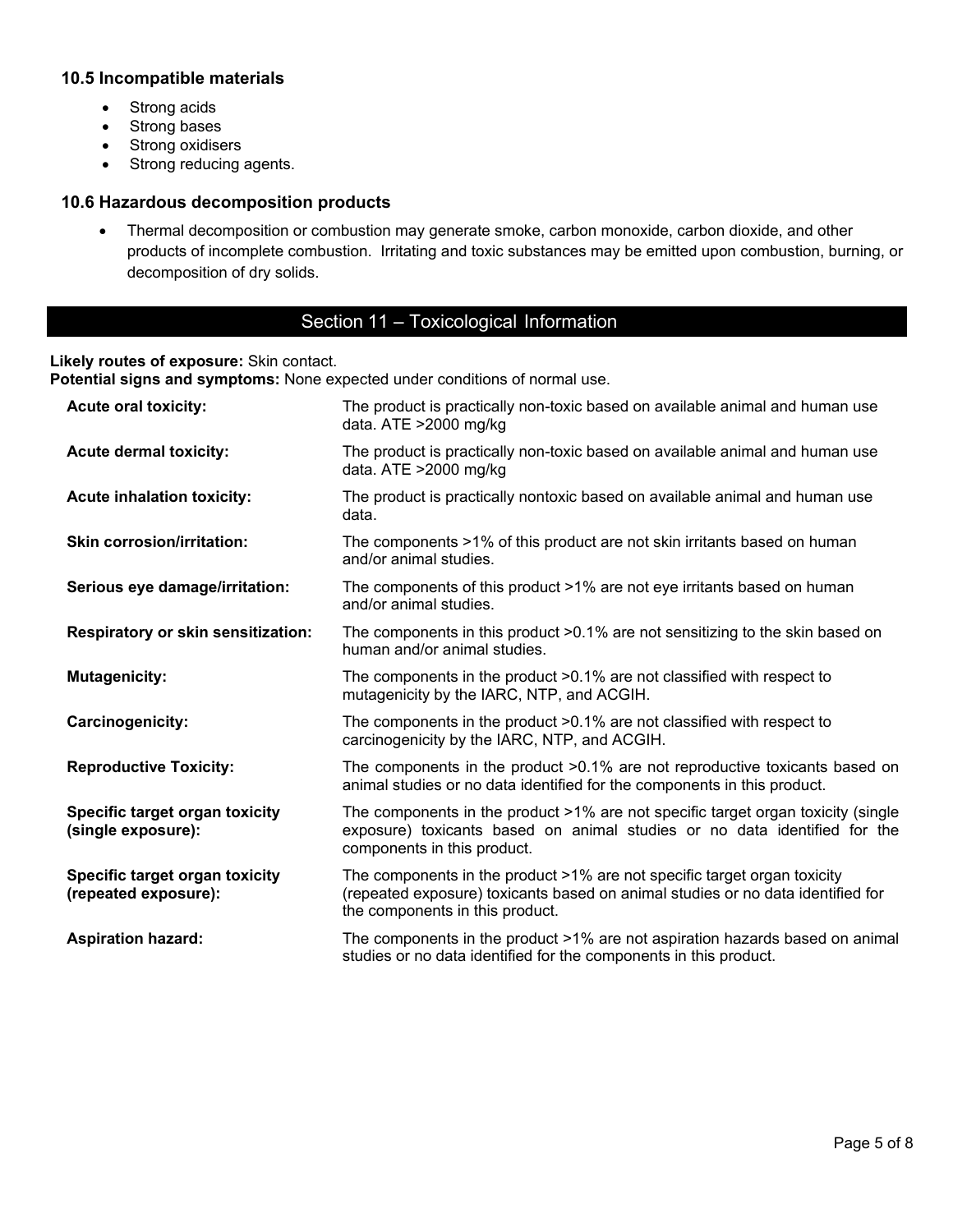# Section 12 – Ecological Information

## **12.1 Toxicity**

• This product is not expected to be harmful or toxic to aquatic life.

## **12.2 Persistence and degradability**

• No data available for the other components of the product.

## **12.3 Bioaccumulative potential**

• No data available.

## **12.4 Mobility in Soil**

• No data available.

# **12.5 Results of PBT and vPvB assessment**

• No data available.

## **12.6 Other adverse effects**

• No further data available.

# Section 13 – Disposal Considerations

## **13.1 Waste treatment methods**

**Preparing wastes for disposal:** Use product for its intended purpose or recycle if possible. Dispose of waste in accordance with local, regional, national, and/or international regulations. The empty container has residues which may exhibit hazards of the product.

**Contaminated Packaging:** Container packaging is not expected to exhibit hazards.

# Section 14 – Transport Information

Note: This product is not regulated as dangerous goods for transport.

| 14.1 UN number                                                                   | Not applicable |
|----------------------------------------------------------------------------------|----------------|
| 14.2 UN proper shipping name                                                     | Not applicable |
| 14.3 Transport hazard class(es):                                                 | Not applicable |
| 14.4 Packing group                                                               | Not applicable |
| <b>14.5 Environmental hazards</b>                                                | None           |
| 14.6 Special precautions for user                                                | None           |
| 14.7 Transport in bulk according to Annex<br>Il of MARPOL 73/78 and the IBC Code | Not applicable |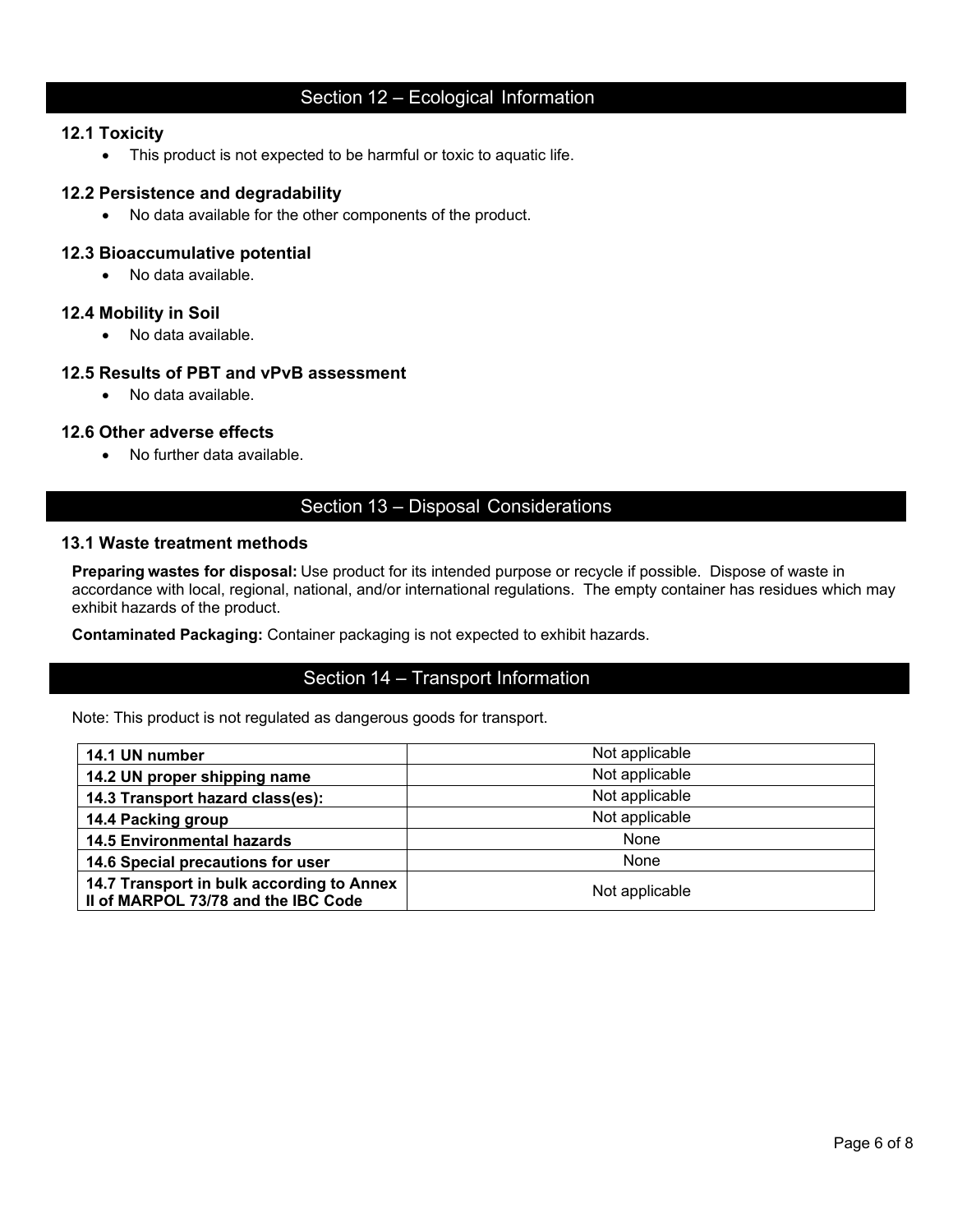# **15.1 Safety, health and environmental regulations/legislation specific for the substance or mixture**

#### **United States**

## *Federal Regulations:*

**Comprehensive Environmental Response and Liability Act of 1980 (CERCLA):**

Propylene oxide (CAS No. 75-56-9) and formaldehyde (CAS No. 50-00-0) have reporting quantities of 100 lbs in accordance with CERCLA. Ethylene oxide (CAS No. 75-21-8) has a reporting quantity of 10 lbs in accordance with CERCLA. No other components in this product are subject to reporting requirements of CERCLA.

**Clean Water Act (CWA):** No components in this product are listed as toxic pollutants.

**Clean Air Act (CAA):** Propylene oxide (CAS No. 75-56-9) and ethylene oxide (CAS No. 75-21-8) are listed by the CAA, each with a threshold quantity of 10,000 lbs. Formaldehyde (CAS No. 50-00-0) is listed by the CAA with a threshold quantity of 15,000 lbs.

**Superfund Amendments and Reauthorization Act (SARA) Title III Information:**

**SARA 302 Components:** Formaldehyde (CAS No. 50-00-0) has a reporting quantity of 500 lbs in accordance with S.302. Ethylene oxide (CAS No. 75-21-8) has a reporting quantity of 1,000 lbs in accordance with S.302. Propylene oxide (CAS No. 75-56-9) has a reporting quantity of 10,000 lbs in accordance with S.302. No other components in this product are subject to reporting requirements of S.302.

**SARA 304 Emergency Release Notification:** Propylene oxide (CAS No. 75-56-9) and formaldehyde (CAS No. 50-00-0) each have a reporting quantity of 100 lbs in accordance with S.304. Ethylene oxide (CAS No. 75-21-8) has a reporting quantity of 10 lbs in accordance with S.304. No other components in this product are subject to reporting requirements of S.304.

#### **SARA 311/312 Hazards:** None.

**SARA 313 Components:** Propylene oxide (CAS No. 75-56-9), ethylene oxide (CAS No. 75-21-8), and formaldehyde (CAS No. 50-00-0) are subject to reporting requirements of S.313. No other components in this product are subject to reporting requirements of S.313.

**Toxic Substances Control Act (TSCA):** Methanol, (1H,3H,5H-oxazolo[3,4-c]oxazol-7a(7H)-ylmethoxy)- (CAS No. 59720-42-2) and 5-hydroxypoly (methyleneoxy (74% C2, 21% C3, 4% C4, 1% C5) methyl-1-aza-3, 7-dioxabicyclo- (3.3.0) octane (CAS No. 56709-13-8) are not listed on the non-confidential TSCA inventory. All other components are listed on the non-confidential TSCA inventory or are exempt.

#### *State Regulations:*

**California Candidate Chemicals List:** Propylene oxide (CAS No. 75-56-9), ethylene oxide (CAS No. 75-21-8), and formaldehyde (gas) (CAS No. 50-00-0) are listed on California's Candidate Chemicals List.

**California Proposition 65 List:** Propylene oxide (CAS No. 75-56-9), ethylene oxide (CAS No. 75-21-8), and formaldehyde (gas) (CAS No. 50-00-0) are listed on the Proposition 65 List. A screening assessment indicates that the trace levels of these constituents are not expected to be a cause for concern or require warnings as per California Proposition 65. No other components in this product are listed on the Proposition 65 List.

**Maine List of Chemicals of High Concern:** Given the product is not considered to be a toy and is not intended for use by children, the List of Chemicals of High Concern is not applicable to the product.

**Massachusetts Toxic or Hazardous Substance List:** Formaldehyde (CAS No. 50-00-0) is listed on the Toxic or Hazardous Substance List. No other components in this product are listed on the Toxic or Hazardous Substance List. **Minnesota Chemicals of High Concern List and Priority List:** Propylene oxide (CAS No. 75-56-9), ethylene oxide (CAS No. 75-21-8), and formaldehyde (gas) (CAS No. 50-00-0) are listed on the Chemicals of High Concern and Priority list. No other components in this product are listed on the Chemicals of High Concern and Priority list.

**New Jersey Right to Know Hazardous Substance List:** 1,2 Propylene glycol (CAS No. 57-55-6), propylene oxide (CAS No. 75-56-9), ethylene oxide (CAS No. 75-21-8), and formaldehyde (gas) (CAS No. 50-00-0) are listed on the Right to Know Hazardous Substance List. No other components in this product are listed on the Right to Know Hazardous Substance List.

**Pennsylvania Hazardous Substance List:** 1,2 Propylene glycol (CAS No. 57-55-6), propylene oxide (CAS No. 75-56-9), ethylene oxide (CAS No. 75-21-8), and formaldehyde (gas) (CAS No. 50-00-0), are listed on the Hazardous Substance List. No other components in this product are listed on the Hazardous Substance List.

**Vermont Chemicals of High Concern to Children:** Given the product is not considered to be a toy and is not intended for use by children, the Chemicals of High Concern to Children list is not applicable to the product.

**Washington Chemicals of High Concern to Children:** Given the product is not considered to be a toy and is not intended for use by children, the Chemicals of High Concern to Children list is not applicable to the product.